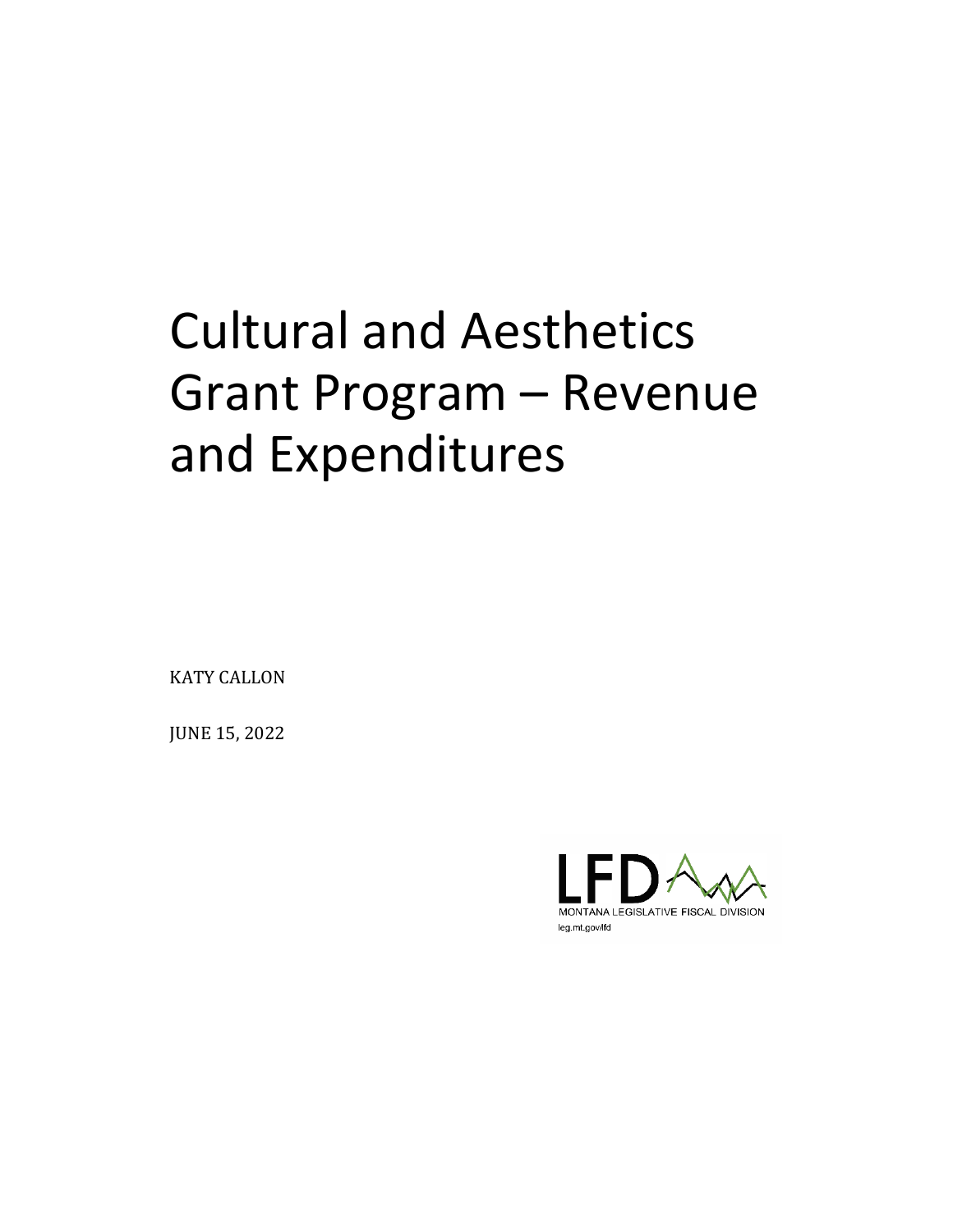#### **INTRODUCTION**

This report is to provide the Long-Range Planning (Section F) Interim Budget Committee with additional information related to the Cultural and Aesthetic (C&A) Grant Program. Specifically, the information includes a review of overall agency funding and administrative costs for the Montana Arts Council (MAC), revenue and administrative cost and grant expenditures for the C&A grants account over time and projections of future revenue and expenditures. Finally, options related to the Cultural and Aesthetics grants fund revenue and expenditures are provided for the Interim Budget Committee's consideration.

## **MONTANA ARTS COUNCIL FUNDING & EXPENDITURES**

The Montana Arts Council administers several different types of art and culture-related grants. These grant programs include but are not limited to artists in schools & communities; artist innovation awards, cultural & aesthetics projects; public value partnerships, strategic investment grants, and statewide service organizations. The agency administers federal grant funding from the National Endowment for the Arts to support arts activities in communities. The agency also receives administrative appropriations for arts-related funding for state building projects.

The following table shows expenditure by fund type for agency and council costs, including personal services, operating expenses, and debt service (the lighter portion at the top of each column) in comparison to grant costs for the 2013 to 2021 biennia (the darker portion at the bottom of each column). The 2023 biennium expenditures are projected based on appropriation. These expenditures are from all sources of authority, excluding administrative appropriations and non-budgeted funds.



State special revenue funding is the investment earnings from the coal severance tax statutory trust for cultural and aesthetic projects. Federal special revenue includes grant funding from the National Endowment for the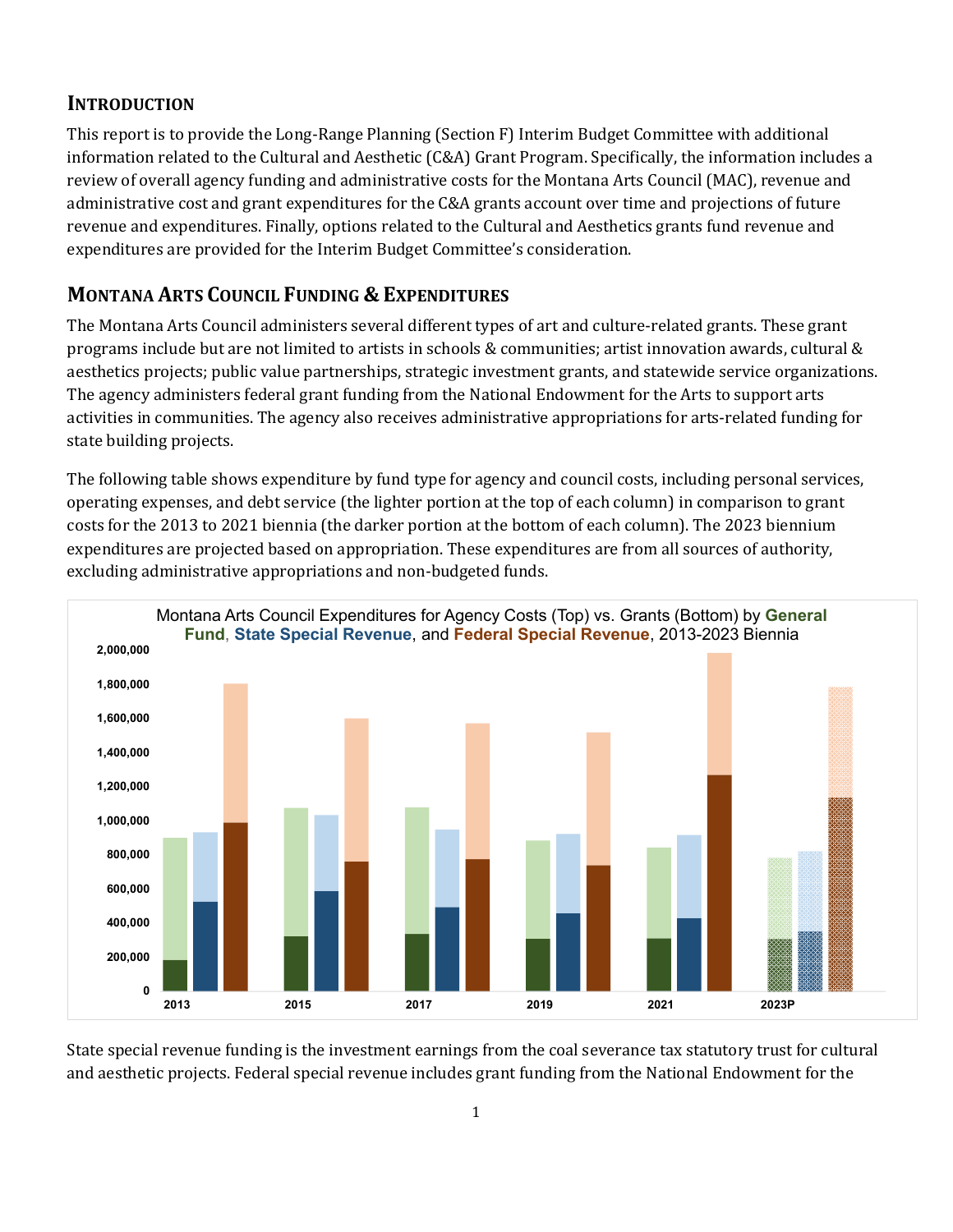Arts (NEA), both formula grant funding and, in the 2021 and 2023 biennia, federal COVID-19-related supplemental funding.

The cultural and aesthetics project state special revenue fund supports overall agency operations, administration of the cultural and aesthetic trust activities, and the preservation of the state's cultural heritage as authorized under 22-2-304, MCA, and grant awards in HB 9 for cultural and aesthetic projects. General fund and some cultural aesthetics project state special revenue are also used as a source of matching funds for federal NEA formula grants. In the 2021 biennium, \$424,000 of additional federal special revenue authority was added for the MAC from the Coronavirus Aid, Relief, and Economic Security (CARES) Act; this additional authority did not require a match from the state.

## **CULTURAL & AESTHETICS GRANT PROGRAM - DESCRIPTION & FUNDING DETAILS**

The MAC administers the C&A program, which provides grants for cultural and aesthetic programs across the state. As stated previously, the program is funded with investment earnings from a statutory trust. The trust receives distributions from the coal severance tax. By statute, the interest from the cultural trust is appropriated for the protection of works of art in the Montana State Capitol and other cultural and aesthetic projects (15-35-108, MCA). Grant applications for cultural and aesthetic projects are submitted to the MAC on a biennial basis. In accordance with 22-2-304(2), MCA, appropriations from the income of the trust fund are also to be used for costs incurred by the MAC for accounting, correspondence, project visits, and solicitation of proposals related to cultural and aesthetic project grants and the costs of the advisory committee that oversees the C&A grants.

## **CULTURAL AND AESTHETICS GRANT ACCOUNT - REVENUE & EXPENDITURES**

The three main expenditure categories that occur from the C&A grant account include: cultural and aesthetic project grants, capitol art projects, and agency administrative costs. Expenditures for protection of the works of art in the Montana State Capitol have remained constant at \$30,000 for the past several biennia. The following table shows the statutory trust's interest earnings revenue and the expenditure for C&A project grants and administrative cost expenditure, which have changed over time.

The revenue and expenditures for the 2009 to 2021 biennia are actuals. 2023 is based on projections in revenue and the appropriations authorized by the 67th Legislature. The 2025 to 2029 biennia revenue and expenditures are based on projection.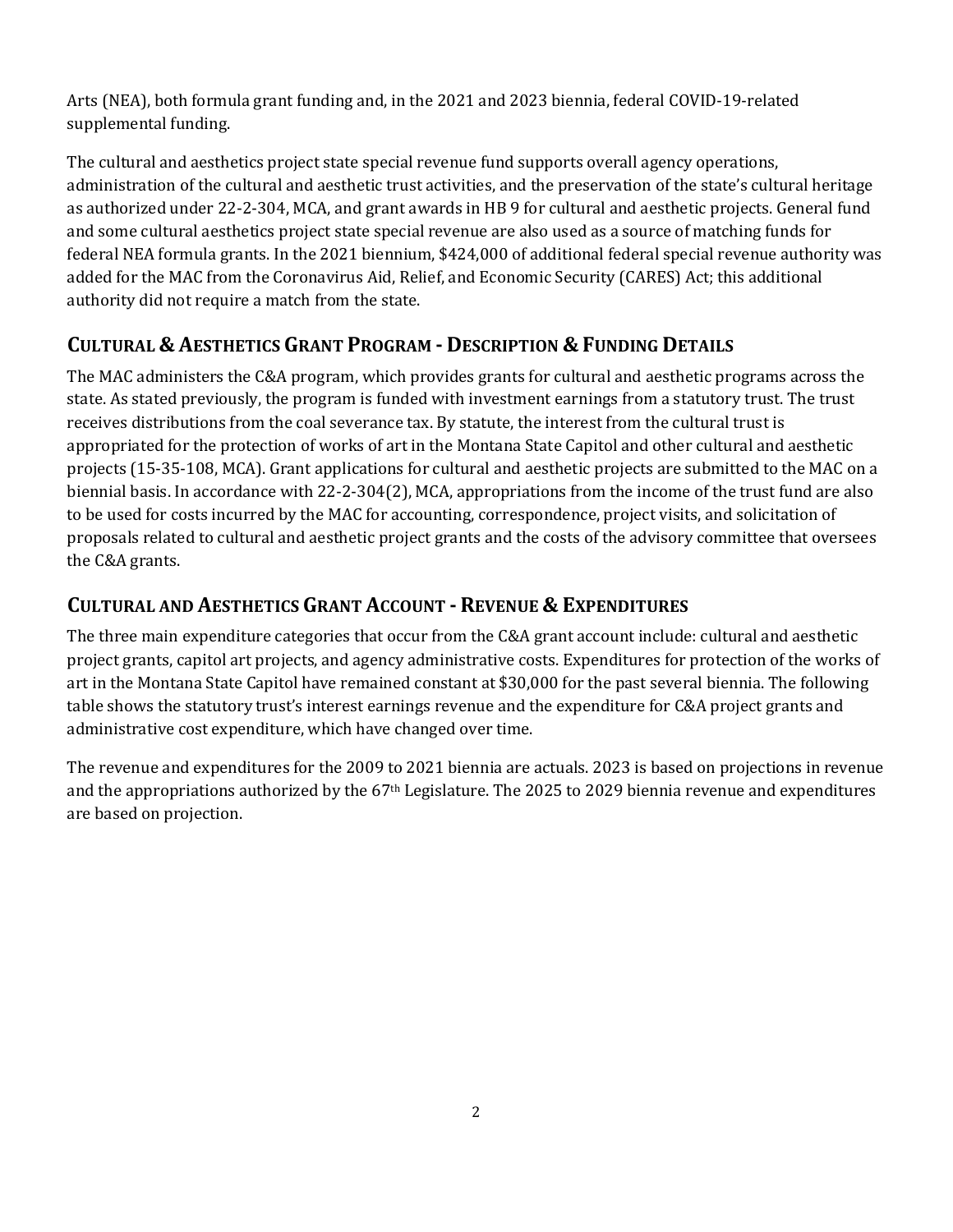

The following discusses in more detail the inflection points included on the chart:

1. The 2011 biennium was the first biennium since 1999 where expenditures were fully funded by state special revenue. From the 1999 to 2009 biennia, general fund was used to support the trust due to the purchase of Virginia and Nevada Cities property prior to that, using funding from the corpus. For the 2009 biennium, the 60th Legislature passed a one-time-only general fund transfer of \$1.5 million, replacing the remaining corpus taken for the purchases, and from 2011 forward, no general fund has been used to support the fund.

Also, in the 2011 biennium, the greatest number of C&A project grants were funded in the history of the program; 97 grants were funded, and the appropriation for those grants was \$885,400. The interest earnings revenue was about \$1.1 million, which means to cover the grant expenditures and administrative costs, fund balance was used in addition to the revenue.

- 2. For the 2013 biennium, the Executive requested a reduction in expenditures due to a lack of fund balance in the account after the higher-than-average expenditures in the 2011 biennium.
- 3. The administrative costs increased for the 2015 biennium due to pay raises approved by the Legislature. A lump sum appropriation for pay raises was approved, as well as a 10.0% insurance increase for all employees for each year of the biennium.
- 4. For the 2021 biennium, the Legislature approved the executive budget proposal to increase personal services for the Arts Council for present law adjustments primarily related to restoration of funding that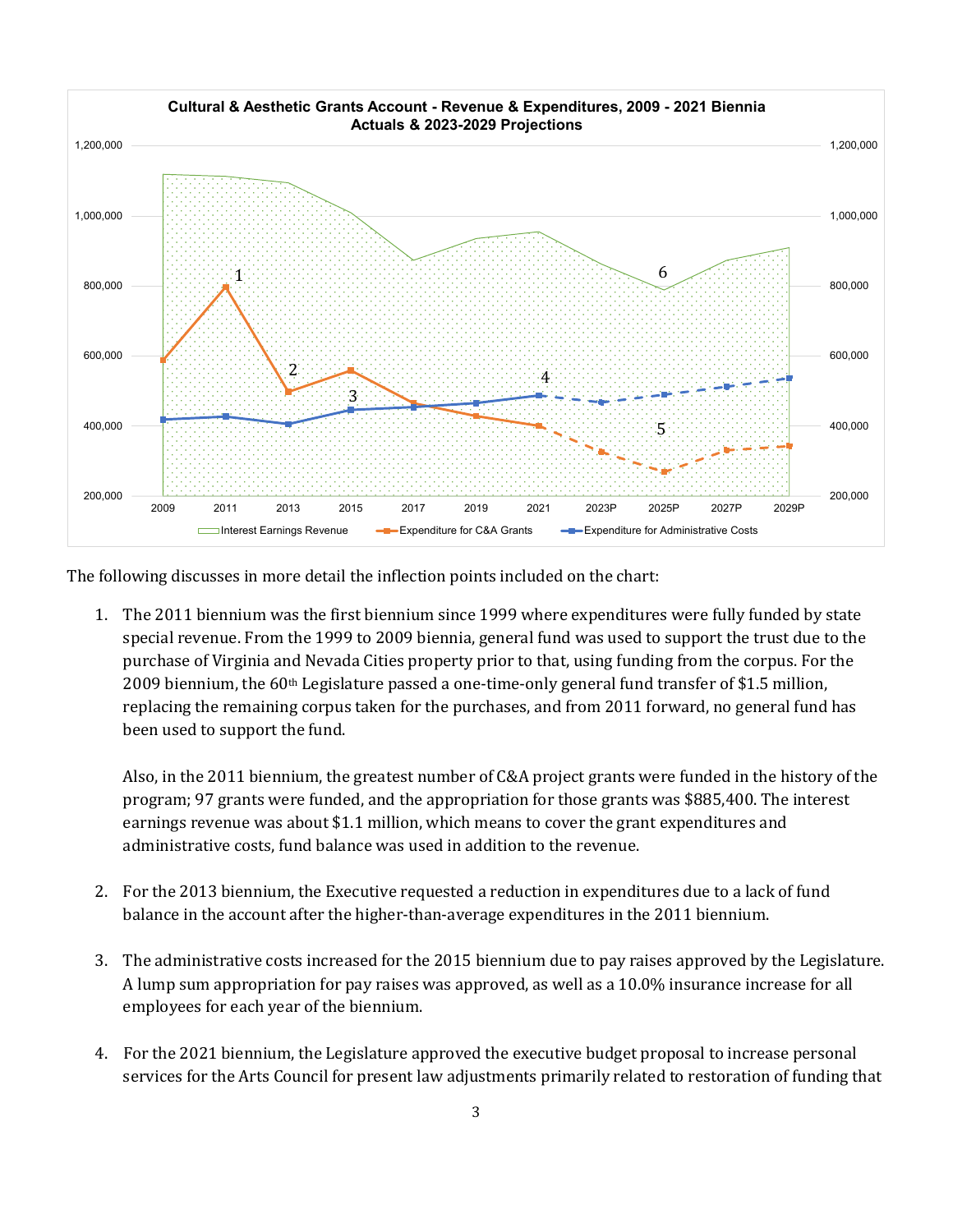was reduced during the 2017 Special Session. Operating expenses were also increased for the Arts Council due to adjustments for fixed costs. These adjustments caused a slight increase in administrative cost expenditures for the C&A grants fund.

5. To project administrative costs, the annual average growth rate for the 2013 to 2021 biennia was calculated to be 4.7%; that percentage was applied to the appropriated administrative cost budget in the 2023 biennium to project forward. Given the current economic situation of high inflation and challenges across the state in staff hiring and retention, an increase in growth rate seems probable.

There is an assumption that the revenue will be fully expended; the C&A project grant projections are based on the administrative cost and capitol art expenditure projections subtracted from the revenue projections.

6. The revenue projections show a decline in the 2025 biennium; this is based on the Montana Board of Investments' expected return rates, which show an expected decline in the interest rates for this trust in FY 2024 before returning to a growth in interest rates for FY 2025 through 2029.

In summary, the previous chart shows that revenue has declined over time, particularly during the 2013 to 2017 biennia timeframe. Administrative cost expenditures have grown over time, which results in downward pressure on project grant expenditures. The following chart and table show the composition by percentage of each expenditure category for the 2009 to 2021 biennia (actuals) and the projected composition.

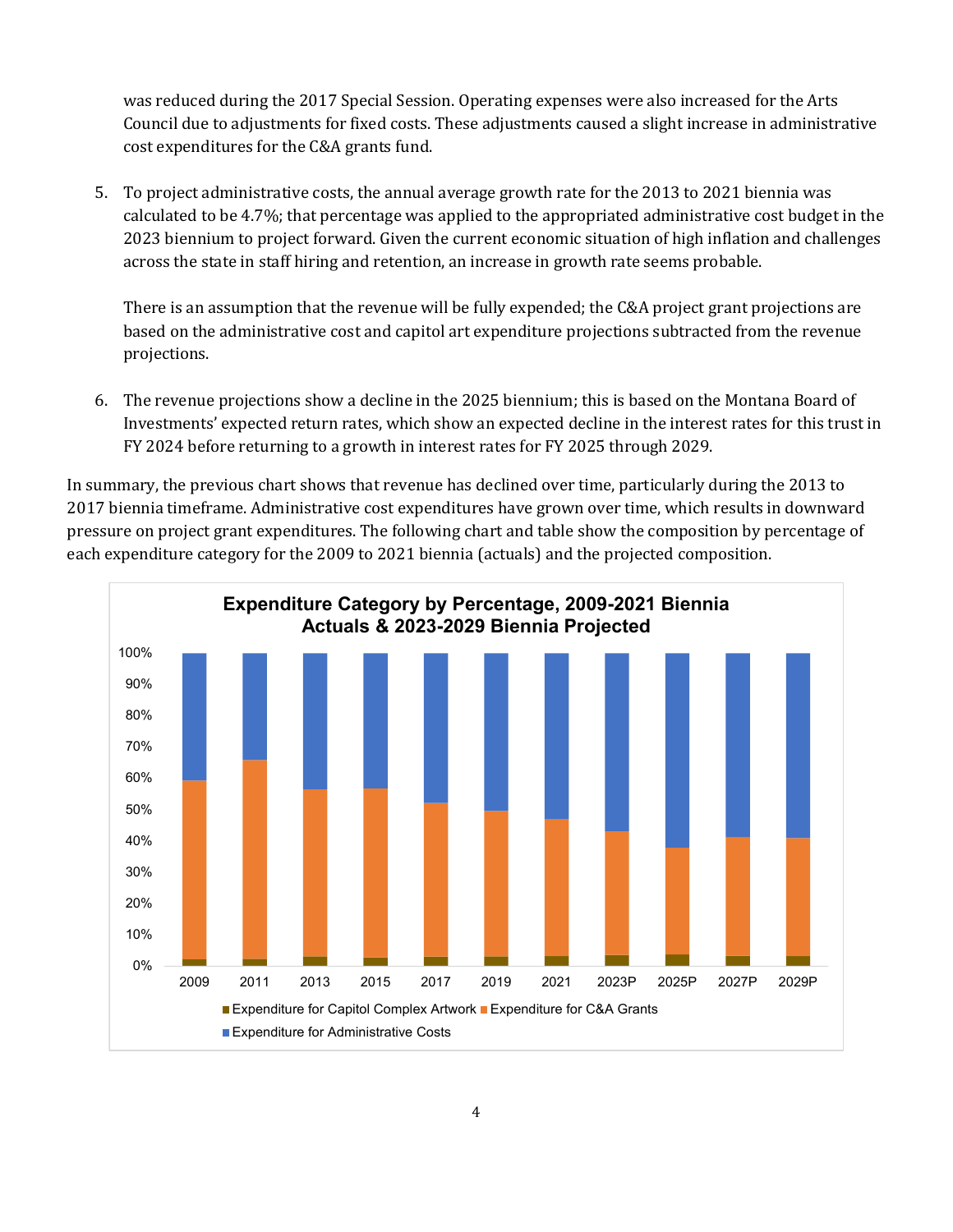|       | <b>Administrative Cost</b> | % of Total         | <b>C&amp;A Grant</b> | % of Total         | <b>Capitol Arts</b> | % of Total         |                   |
|-------|----------------------------|--------------------|----------------------|--------------------|---------------------|--------------------|-------------------|
|       | <b>Expenditures</b>        | <b>Expenditure</b> | <b>Expenditures</b>  | <b>Expenditure</b> | <b>Expenditures</b> | <b>Expenditure</b> | Total Expenditure |
| 2009  | 419.263                    | 40.6%              | 588.626              | 57.1%              | 23.772              | 2.3%               | 1,031,660         |
| 2011  | 427.651                    | 34.1%              | 797.860              | 63.5%              | 30,000              | 2.4%               | 1,255,511         |
| 2013  | 406.103                    | 43.5%              | 498.189              | 53.3%              | 30.000              | 3.2%               | 934,292           |
| 2015  | 446.699                    | 43.1%              | 559.233              | 54.0%              | 30.000              | 2.9%               | 1,035,932         |
| 2017  | 454.678                    | 47.8%              | 465.853              | 49.0%              | 30.000              | 3.2%               | 950,531           |
| 2019  | 466.302                    | 50.4%              | 429.047              | 46.4%              | 30.000              | 3.2%               | 925.349           |
| 2021  | 487.722                    | 53.1%              | 401.006              | 43.6%              | 30.000              | 3.3%               | 918.728           |
| 2023P | 468.022                    | 56.8%              | 326.300              | 39.6%              | 30.000              | 3.6%               | 824,322           |
| 2025P | 489.948                    | 62.1%              | 269.052              | 34.1%              | 30.000              | 3.8%               | 789.000           |
| 2027P | 512.902                    | 58.7%              | 331,098              | 37.9%              | 30.000              | 3.4%               | 874,000           |
| 2029P | 536,931                    | 59.0%              | 343.069              | 37.7%              | 30.000              | 3.3%               | 910,000           |
| Total | 5.116.221                  | 49.0%              | 5.009.333            | 47.9%              | 323,772             | 3.1%               | 10.449.326        |

The chart and table show a change in percentage over time for both administrative costs and grant expenditures. The key variable affecting the grant expenditures is the interest earnings revenue. Interest earnings have experienced negative growth over the period of this analysis, declining at an average rate of - 2.6%. While the trust account receives 0.63% annual distributions of the coal severance tax, the increases in the trust coupled with low-interest earnings have not kept pace with the growth in costs over time. Consequently, if revenue declines, the percentage of expenditure for grants also declines. This has been the case, particularly starting during the 2017 biennium timeframe. While there is an expectation for interest earnings to increase in future years, projections demonstrate that it will not keep pace with the growth in administrative costs.

As shown in the figures above, the funding for C&A grants has declined. With conditions held constant in future biennia, funding for grants could reach amounts as low as \$269,052 per biennium. This is a decline in grant funding of 48.1% when compared with the 2015 biennium. Starting in the 2019 biennium, administrative costs have exceeded the amount of funding available for grants and that condition is expected to be continued through the 2023 biennium and the future. Without changes to the C&A program, grant funding is expected to continue to decline into the future.

#### **OPTIONS FOR CONSIDERATION**

Some options for consideration concerning the decreasing C&A grant expenditures relative to the administrative costs for the program include:

- 1. The Legislature may decide to continue as present; there is currently projected to be an increase in the interest earnings revenue in the 2027 and 2029 biennia. That may allow for more project grants to be awarded, but only slightly more than was provided in the 2023 biennium.
- 2. The Legislature could fund the agency's administrative costs with general fund, rather than state special revenue. In looking at the 2023 biennium appropriations, if the Legislature had funded administrative costs with general fund rather than interest earnings, funding for HB 9 project grants and capitol art appropriations would have totaled about \$824,000, rather than \$356,000.
- 3. In the case where the revenue declines during any interim period, the Legislature could include HB 9 language that would hold grant awards harmless and reduce administrative costs.
- 4. The Legislature could cap the administrative costs for administration of the program at a percentage of the interest earnings revenue.